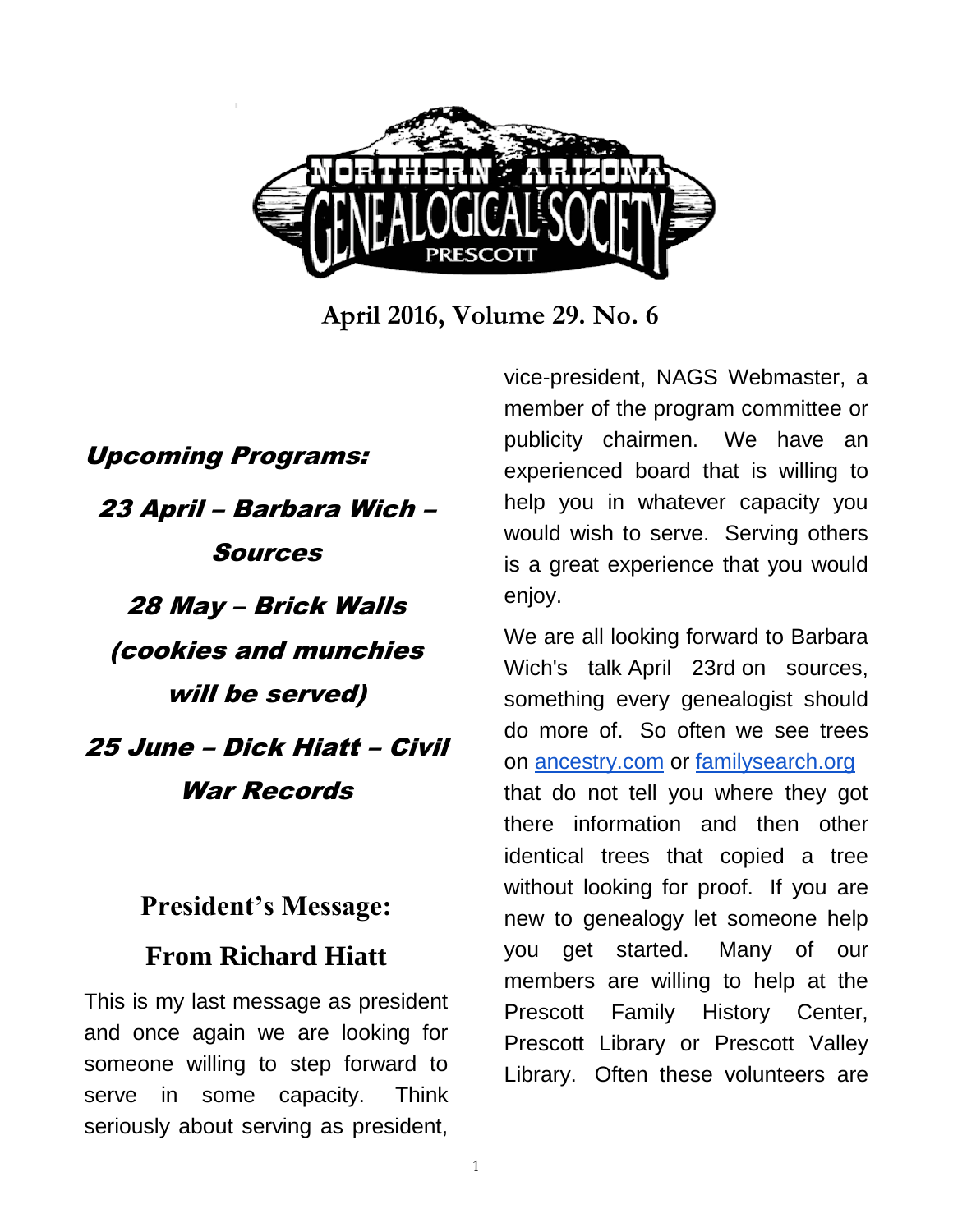just sitting ideally waiting for someone to help.

June 25<sup>th</sup> I will be talking on one of favorite topics, Civil War records. This talk will include sources of information for ancestors that served in the Union or Confederate armies. Pension records are excellent sources of information and I will speak about how to find and apply for pension records. Did you know that almost 4 million men served in the civil war and that there were over 15% casualties? More soldiers died in the civil war than all the other wars in which the US has fought. If you have male ancestors born between 1810 and 1850, there is a good possibility that they fought in the civil war. Come join us in May and I believe you will enjoy this talk or at least the brownies that will be served.

My beloved wife Sandra passed away unexpected in March and oh how I miss her. We were married 53 years. You don't how much you love someone until they are gone. Please give your loved ones an extra hug and do something special for them to show how much you care about them.

## Officers and Committee Chairman

President: Dick Hiatt Vice President: Valene Woolridge Treasurer: Carol Hubert Secretary: Sue Williams Committee Chairmen: AzGAB and FGS Rep: Sue Kissel Bulletin: Gretchen Eastman Death & Dispositions: Sue Kissel Facebook Coordinator: Cheryl Moreno Historian: Virginia Grundvig Hospitality: Nancy Nelson Member at Large: Raylene Junkins Membership: Martha Welch FHC Liaison: Kent Evans Library: John Thorne Program Committee: Barbara Wich, Sue Kissel, Special Projects: Nancy Miller Publicity: Vacant Webpage: Vacant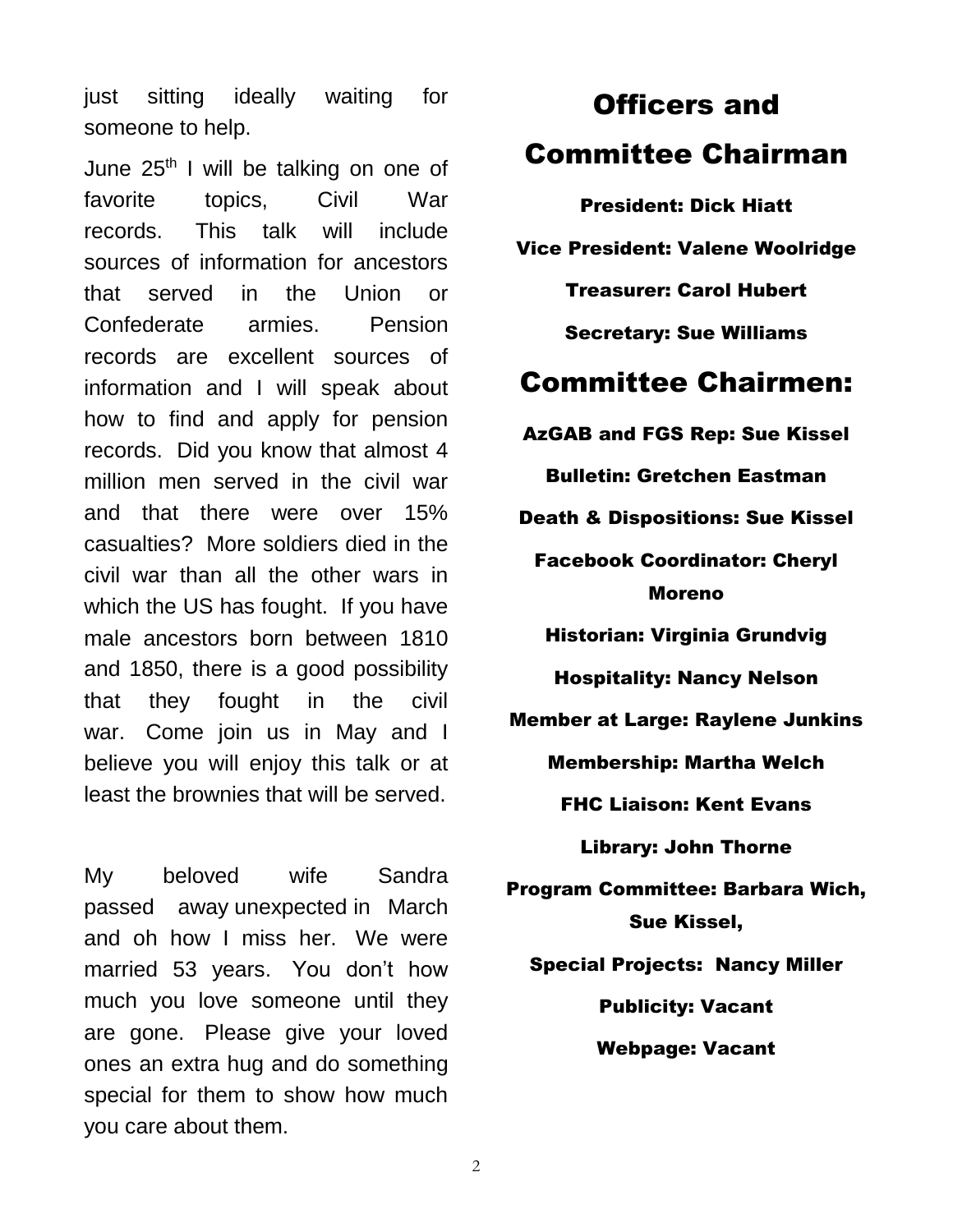#### **Note from the Editor:**

I want to thank Raylene Morrow Junkins for her articles for the Bulletin this month. I know you will enjoy them and, also, learn something. A Thank you also to Barbra Wich for her review of the Legal Genealogist Seminar last month.

I would, also, like to know what kind of things you want to be included in the Bulletin. Do want you to include educational material, upcoming events, family stories? Please let me know what you would like.

If you have an idea or an article you would like to put in the Bulletin, please let me know. If you have an idea and want we will check it out. I look forward to hearing from you. This is your Bulletin and I want you to enjoy it!

## **Quilt Blocks for War of 1812 Digitization Project**

Sparked by the 200<sup>th</sup> anniversary of the start of the War of 1812, the genealogical community has come together for this monumental task. The War of 1812 papers and pensions had not previously been

microfilmed and the papers, being 200 years old are deteriorating at a rapid rate. The partners in the project include Federation of Genealogical Society, National Archives, Fold3, and Ancestry.com. There are various matching funds projects, so every dollar donated will generate 2 to 4 times the funds in the project. Currently the project is 59% funded.

I belong to a group called Genea-Quilters, the group is in the process of creating it's third quilt to be raffled to benefit the War of 1812 project. I participated in the first quilt and again in the third one under construction currently. The current quilt will be raffled at the Roots Tech 2017 conference. "Dear Myrtle" Pat Richley-Erickson and other created a central panel, around which the blocks will be displayed.

The quilt is currently being assembled from the submitted blocks. I submitted three blocks for this quilt. Also, as part of the quilt project a book will be created with the stories of the War of 1812 ancestors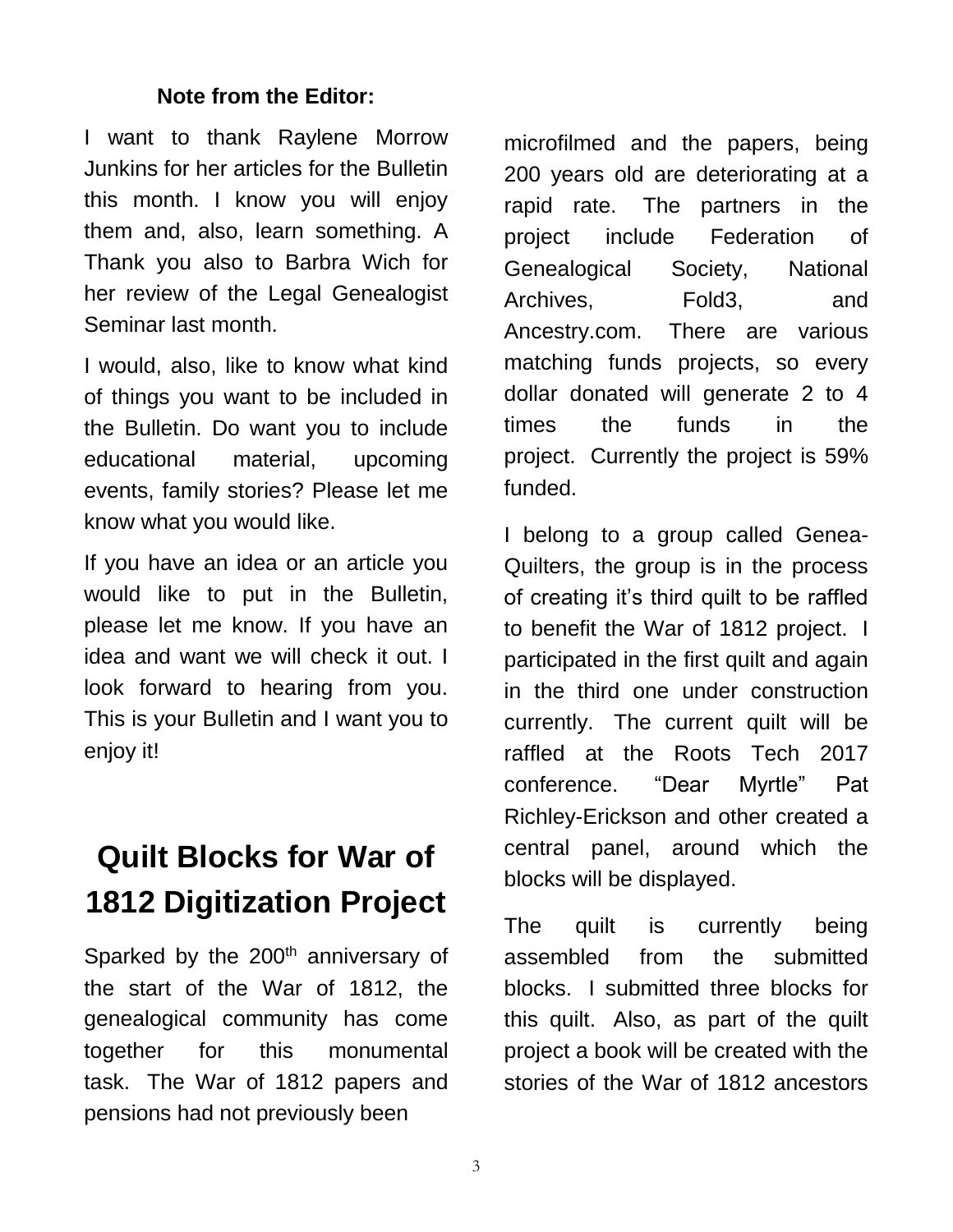of the participants. Here are the two stories that I submitted.



**George Garmon (1794-1862) [file BLWT-5659-160-50]** was a private in the 28 regiment of U. S. Infantry commanded by Lt. Col. John Campbell. He enlisted in Cumberland County, State of Kentucky the ninth of May 1814 for the term of one year and was honorably discharged at Olympian Springs [Bath Co., Kentucky] on the 9<sup>th</sup> of May 1815. He applied for bounty land on the 18<sup>th</sup> day of November 1850 in Davis County,

described as five feet four inches high, fair complexion, dark hair, gray eyes and by profession a farmer. He was allowed 160 acres on warrant No. 5659 issued and sent 23 June 1851. The warrant for his 160 acres was issued on Oct. 1, 1851. George used pre-emption proof for the claimed land. It stated "he had settled in the said tract of land in April 1851 in person and erected a dwelling house thereon on or about the fifth day of June last. The said dwelling house is sixteen feet wide by eighteen feet long. It has a roof, floor, door & chimney. That said claimant moved into said dwelling house with his family about the 11 or  $12<sup>th</sup>$  day of June, and has continued to reside in said house constantly from that time up to this date and still continues to reside therein and make it his home. That said claimant has a wife and two children depending on him for support. That said claimant is a citizen of the United States. … That said settlement was made for farming purposes. That the said claimant has some forty acres under fence and some five acres in cultivation on said tracts." I received his packet of information in October 1993.

State of Iowa; a copy of his discharge was included in the file. He is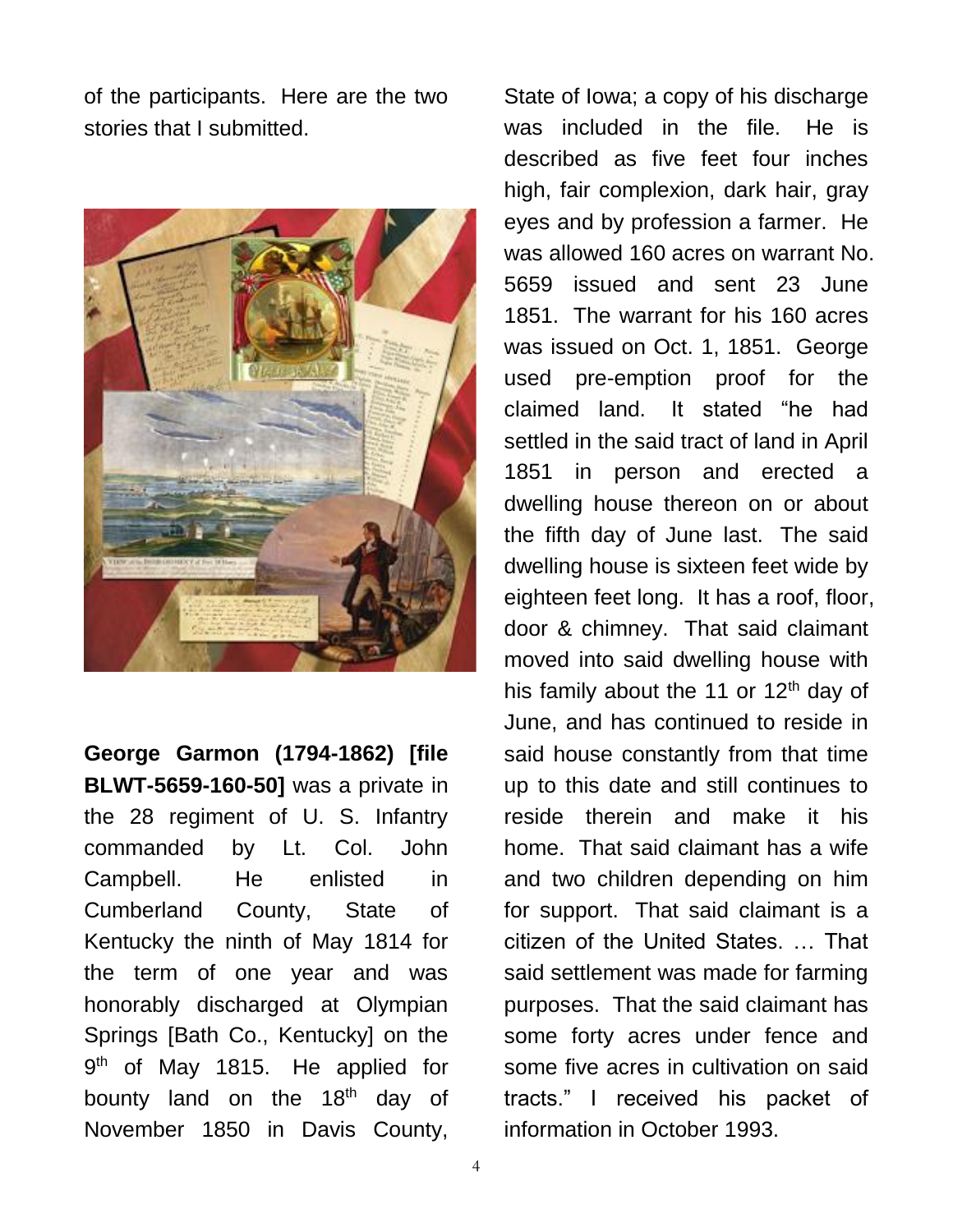

This search was done long before we had the online resources we do today. I first found that George Garmon was an original land purchaser in Davis Co., Iowa from an index at the Iowa State Genealogical Library in Des Moines, IA. I then sent to the Bureau of Land Management to get the file numbers, and then I sent for the Land Tract Case file. In the Land Tract Case file was a copy of his original bounty warrant, stating he had served in the War of 1812. At this point I could then send for his Bounty-Land Warrant Application. This file gave me the information that I needed to tie him to the George Garmon who married Mary "Polly" Clark in 1815 in Adair Co., Kentucky, who moved to Morgan Co., Illinois and then to Davis Co.,

Iowa. This whole process took several months to complete, unlike today with so much information online, i.e. BLM records, Fold3.

This George Garmon also served in the Black Hawk War 1831-1832 while living in Morgan Co., Illinois. He first served as a Private in Captain Alexander Wells Company, Duncan's Brigade of the first Regiment of Mounted Volunteers of the state of Illinois from the  $4<sup>th</sup>$  day of June 1831 to 2 July 1831, 188 miles distance from the company Rendezvous. He served a second time as Private in Captain Gillham's Company of Mounted Volunteers, 1<sup>st</sup> Regiment of the 3rd Brigade, under the command of Brig.-Gen. James D. Henry, from April 30, 1832. The Company was mustered out at Fort Wilbourn [LaSalle Co., Illinois] August 1, 1832.

George Garmon (1794-1862) married Mary "Polly" Clark (1795-1860); were the parents of George W. Garmon (1838-1899) married Mary Goodwin (1836-1904); grandparents Edward G. Garmon (1861-1933) married Cora Alice Reese (1869-1946); greatgrandparents of Emery Earl Garmon (1895-1937) married Olive Georgia Courtney (1899-1977); great-greatgrandparents of Wilma Eileen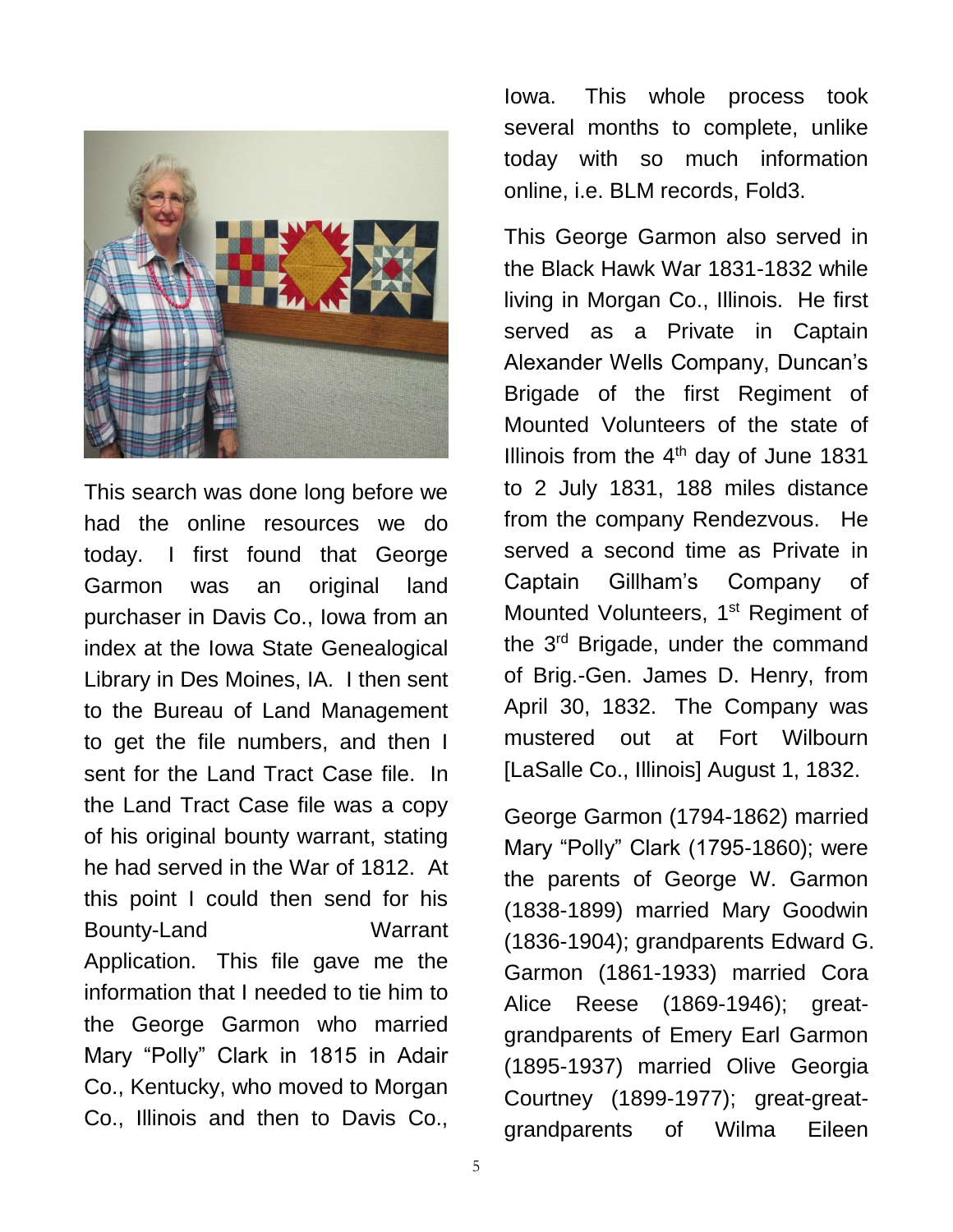Garmon (1919-2010) married Raymond Wilson Morrow (1917- 1997); and 3<sup>rd</sup> great-grandparents of Janet Raylene Morrow (1943-) married Roger Arthur Junkins (1944 ).

**Edward Brooking (1782-1847)**  Appears with the rank on Pvt. on Muster Roll Company B, a Detachment of Infantry under the command of Lieut. William Field, detached from the 21 Regiment Virginia Militia, Gloucester County, Capt. B. W. Pryor's command, War of 1812, for Jan. 18 to Feb. 17, 1814. Roll dated Hampton, VA. He was enrolled on Jan. 18, 1814. Engaged or enlisted until July 18, 1814. He was promoted from private to ensign on March 26, 1814. He also appears on Muster Roll for Feb. 17 to Apr 15, 1814. He is on Company Pay Roll, as Edward Brookin for Jan. 18 to April 15, 1814, dated at Hampton, VA April 15, 1814. Allowed two days in addition to the pay, it being for 40 miles returning home.

On 7<sup>th</sup> day of February 1851 in Lewis County, Missouri his widow made her affidavit. It says, Margaret Brooking aged sixty six years a resident of Lewis county state aforesaid who being duly sworn according to law

declares that she is the widow of Edward Brooking, deceased, who was a guard in guarding the river York in a company commanded by Captain Wm Fields in the regiment of Virginia commanded by General Pyior (sp), in the war with Great Britain declared by the United States on the 18 of June 1812. That her Husband was drafted at Gloucester Courthouse in Virginia on or about the last day of January 1813 and was elevated to Ensign for the term of three months and was honorably discharged at Hampton in the state of Virginia on the last of April which discharge is lost. She further states she was married to the said Edward Brooking on the  $12<sup>th</sup>$  day of February 1803 at Gloucester County and that her name before said marriage was Margaret Andrews that her said husband died in the county of Lewis on the 31 day of May 1847. That she is still the widow of Edward Brooking deceased. She makes this declaration for the purpose of obtaining the bounty land to which she is entitled to under the act passed September 28<sup>th</sup> 1850. Signed with her signature Margaret Brooking. Nothing in the file indicates if it was approved or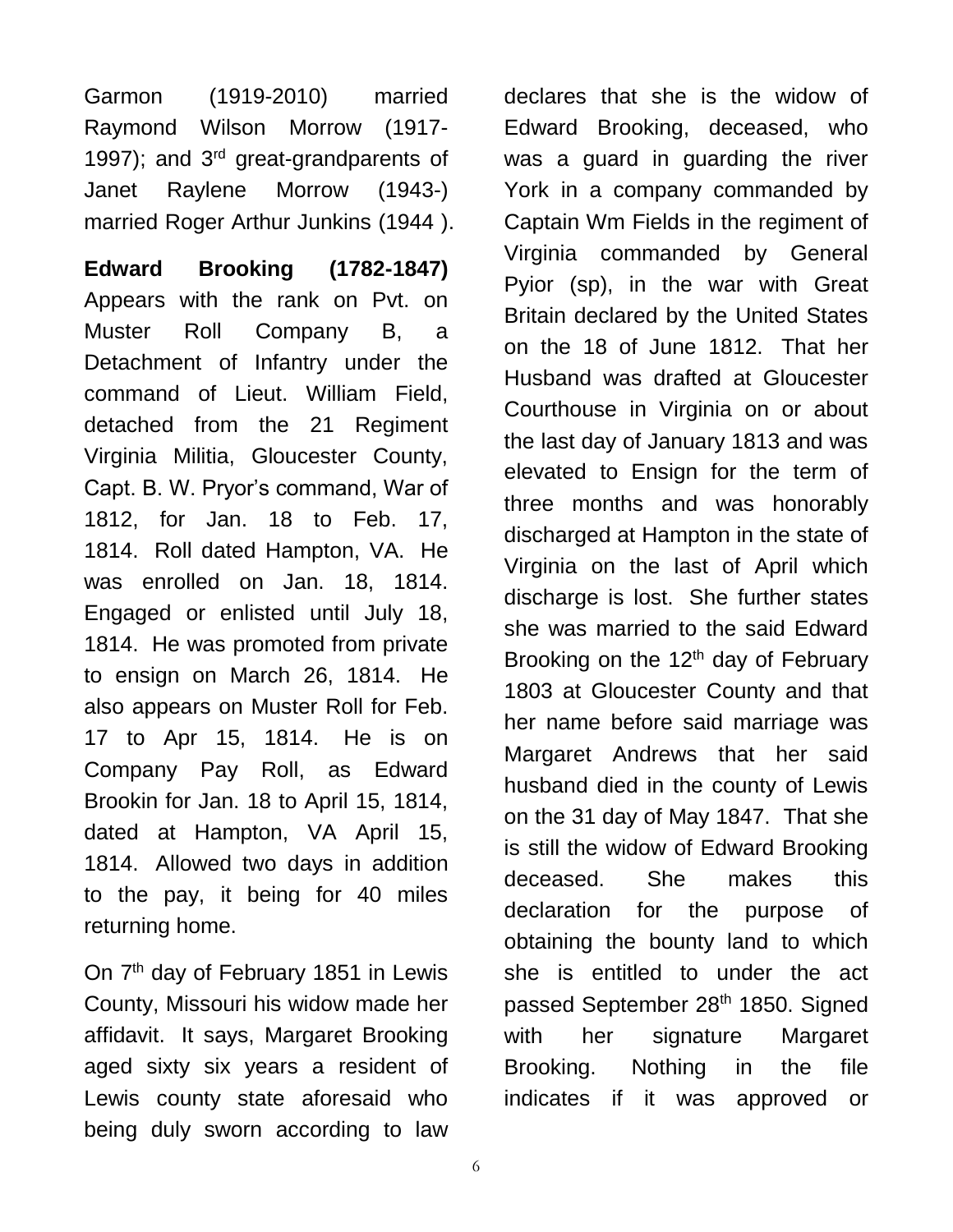not. The original order form from 1978 says Rejected 87506-1850.

Affidavit given my Elizabeth A. Long [daughter of Edward & Margaret, born 1803], restating the above information.

Edward signed by his signature for subsistence pay of \$9.20 from 18 January 1814 to 25 March 1814, for his service from 18 January 1814 to the  $25<sup>th</sup>$  March 1814, 2 months and 8 days \$18.06, his service 26 March 1814 to 15 April, 21 days \$13.87, two days traveling home \$1.33, for a total payment of \$42.46.

My clue that Edward was in the War of 1812, came from a biography for his son James in an 1887 county history book. This file contains important information as Gloucester County, Virginia is one of the severally burned counties in Virginia and gives their marriage information and her maiden name. Also, his death date as he has no probate file in Lewis County, Missouri or tombstone and it is long before death certificates in Missouri.

Edward Brooking (1782-1847) married Margaret Andrews (1784- 1864); were parents of Archibald Robert Brooking (1823-1892) married

Henrietta Smith (1842-1934); grandparents of Kate Delia Brooking (1876-1966) married Andrew Wilson Carmack (1871-1954); greatgrandparents of Eva Lynn Carmack (1898-1990) married Marvin Morrow (1893-1983); great-greatgrandparents Raymond Wilson Morrow (1917-1997) married Wilma Eileen Garmon (1919-2010); 3rd great-grandparents of Janet Raylene Morrow (1943-) married Roger Arthur Junkins (1944-).

Submitted by: Raylene Morrow Junkins [rjunkins@cableone.net](mailto:rjunkins@cableone.net)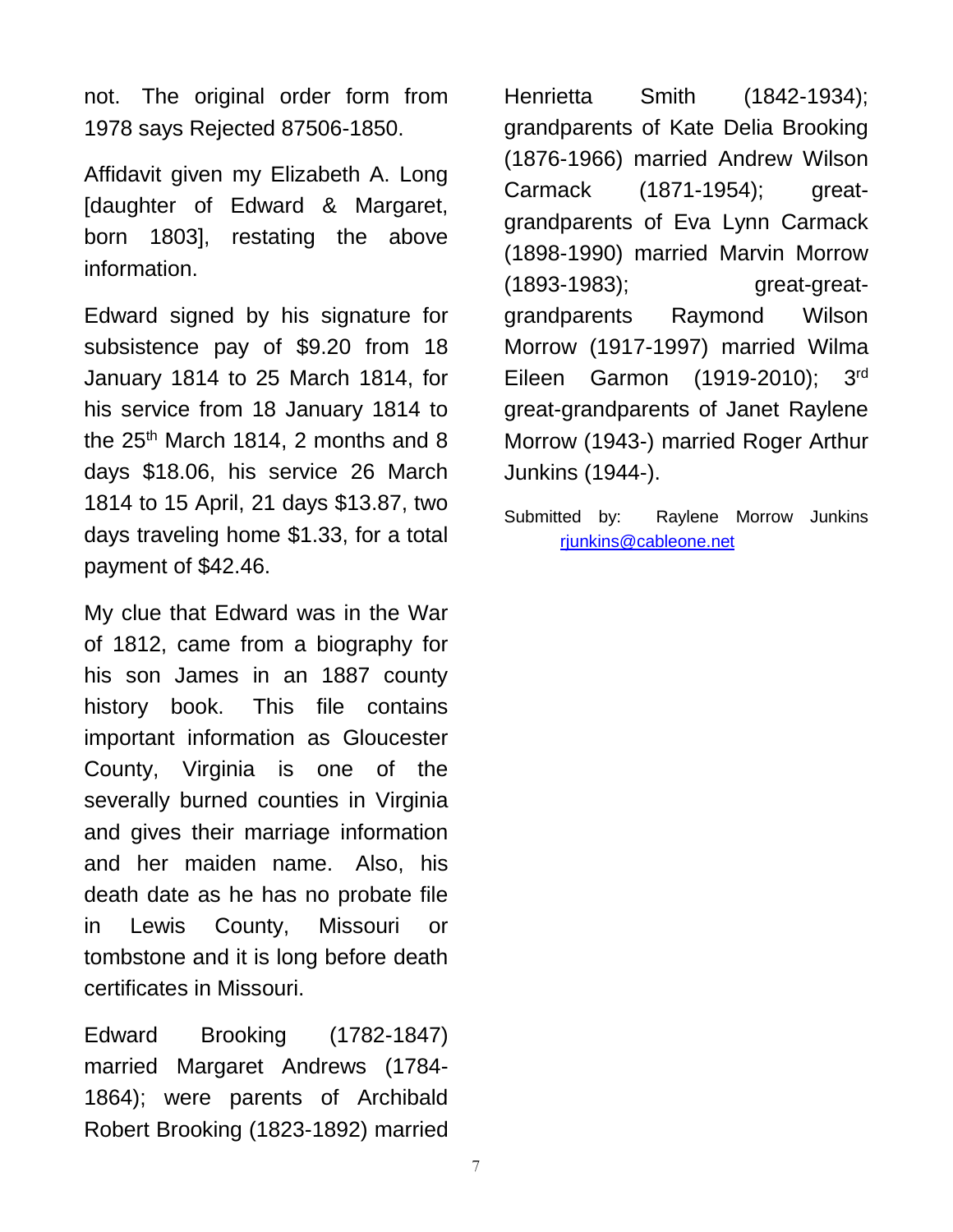# Premium Family History Websites Free at Family History Center,

In October I started a series of articles on the Premium Family History Websites that are available to use in the Family History Center for free. Come take advantage of this great resource. Do you really want to spend your genealogical dollars subscribing to a resource you can use for free? Try out the resource to see if it will really benefit your research. Family History Center Hours are currently Mon. & Wed. 10 a.m.  $-2$  p.m., Tues. & Thur.  $4 - 8$ p.m.

Findmypast –http://www.findmy past.co.uk findmypast makes it easy to research your UK ancestry and create your family tree. Search census records and trace births, marriages, and deaths to bring you family history to life. Please note that not all of the content from findmypast is available in family history centers. Findmypast is expanding their content in the US and Europe.

The 1911 British Census is available through this site. The 1911 UK Census is the most current one available for research.

World Vital Records – https://www.worldvitalrecords.com/ Access to birth, marriage, and death records; Social Security Death Index; family trees; census records; immigration records; court, land, and probate records; military records directory lists; newspapers, family histories, reference materials, biographies, wills, gravestone photos, ship manifests, map collections, and yearbook collections. Note: not all databases are available in the library addition.

The 19th Century British Library Newspapers digital archive – http://find.galegroup.com/bncn/

This fully searchable database of the British Library's newspaper holdings provides a complete run of 48 national and regional Victorian British newspapers for the 19th century from 1800 to 1900.

These support the study of colonial history, genealogical research, politics, urban studies, and media courses.

Submitted by Raylene Morrow Junkins rjunkins@cableone.net